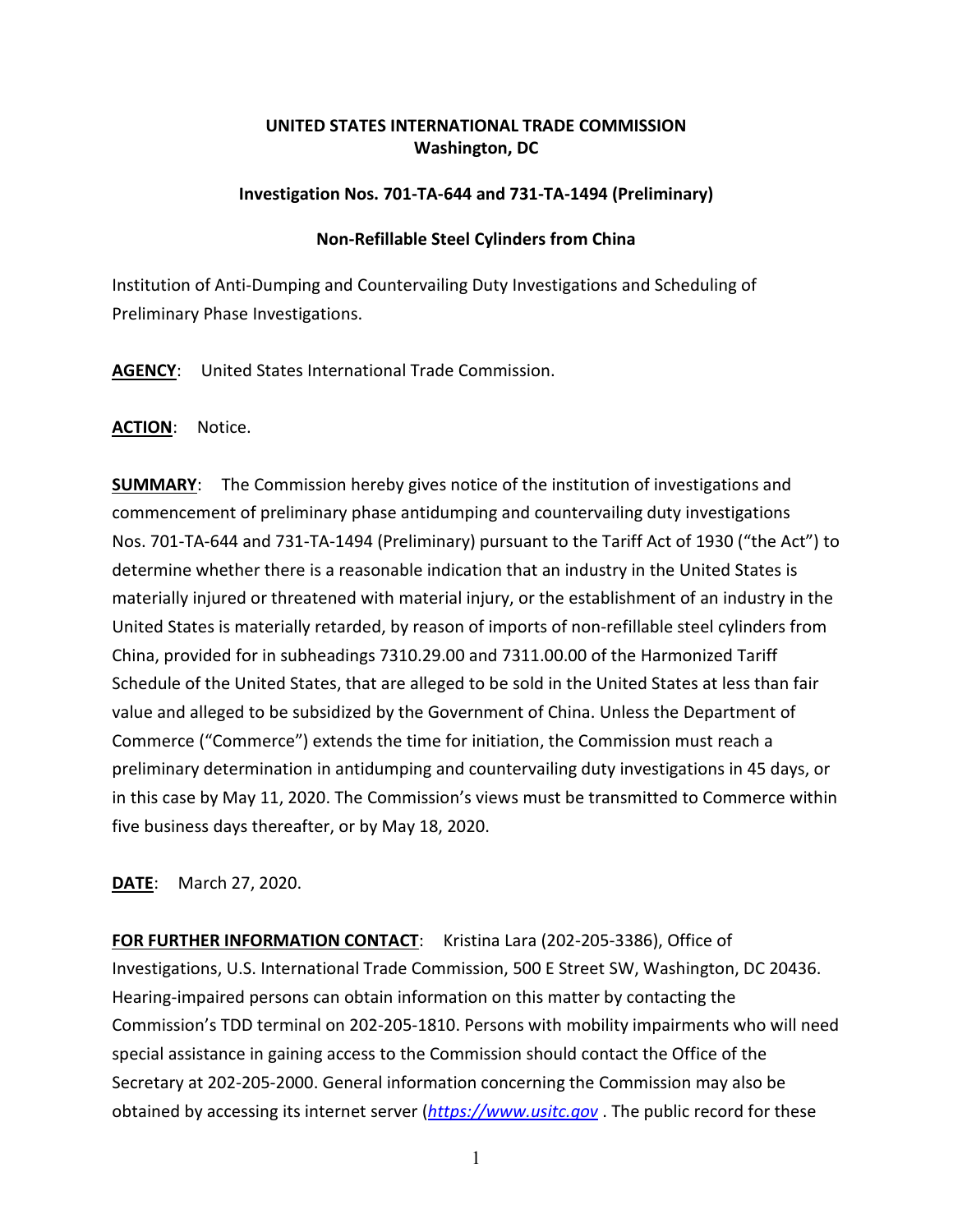investigations may be viewed on the Commission's electronic docket (EDIS) at *[https://edis.usitc.gov](https://edis.usitc.gov/)*.

## **SUPPLEMENTARY INFORMATION**:

**Background**.--These investigations are being instituted, pursuant to sections 703(a) and 733(a) of the Tariff Act of 1930 (19 U.S.C. 1671b(a) and 1673b(a)), in response to petitions filed on March 27, 2020, by Worthington Industries, Columbus, Ohio.

For further information concerning the conduct of these investigations and rules of general application, consult the Commission's Rules of Practice and Procedure, part 201, subparts A and B (19 CFR part 201), and part 207, subparts A and B (19 CFR part 207).

**Participation in the investigations and public service list**.--Persons (other than petitioner) wishing to participate in the investigations as parties must file an entry of appearance with the Secretary to the Commission, as provided in sections 201.11 and 207.10 of the Commission's rules, not later than seven days after publication of this notice in the *Federal Register*. Industrial users and (if the merchandise under investigation is sold at the retail level) representative consumer organizations have the right to appear as parties in Commission antidumping duty and countervailing duty investigations. The Secretary will prepare a public service list containing the names and addresses of all persons, or their representatives, who are parties to these investigations upon the expiration of the period for filing entries of appearance.

**Limited disclosure of business proprietary information (BPI) under an administrative protective order (APO) and BPI service list**.--Pursuant to section 207.7(a) of the Commission's rules, the Secretary will make BPI gathered in these investigations available to authorized applicants representing interested parties (as defined in 19 U.S.C. 1677(9)) who are parties to the investigations under the APO issued in the investigations, provided that the application is made not later than seven days after the publication of this notice in the *Federal Register*. A separate service list will be maintained by the Secretary for those parties authorized to receive BPI under the APO.

**Conference**.-- As the Commission proceeds with alternative solutions during the COVID-19 pandemic, the Commission is not holding in-person Title VII (antidumping and countervailing duty) preliminary phase staff conferences at the U.S. International Trade Commission Building. It is providing an opportunity for parties to provide opening remarks, witness testimony, and responses to staff questions through written submissions. Requests to participate in these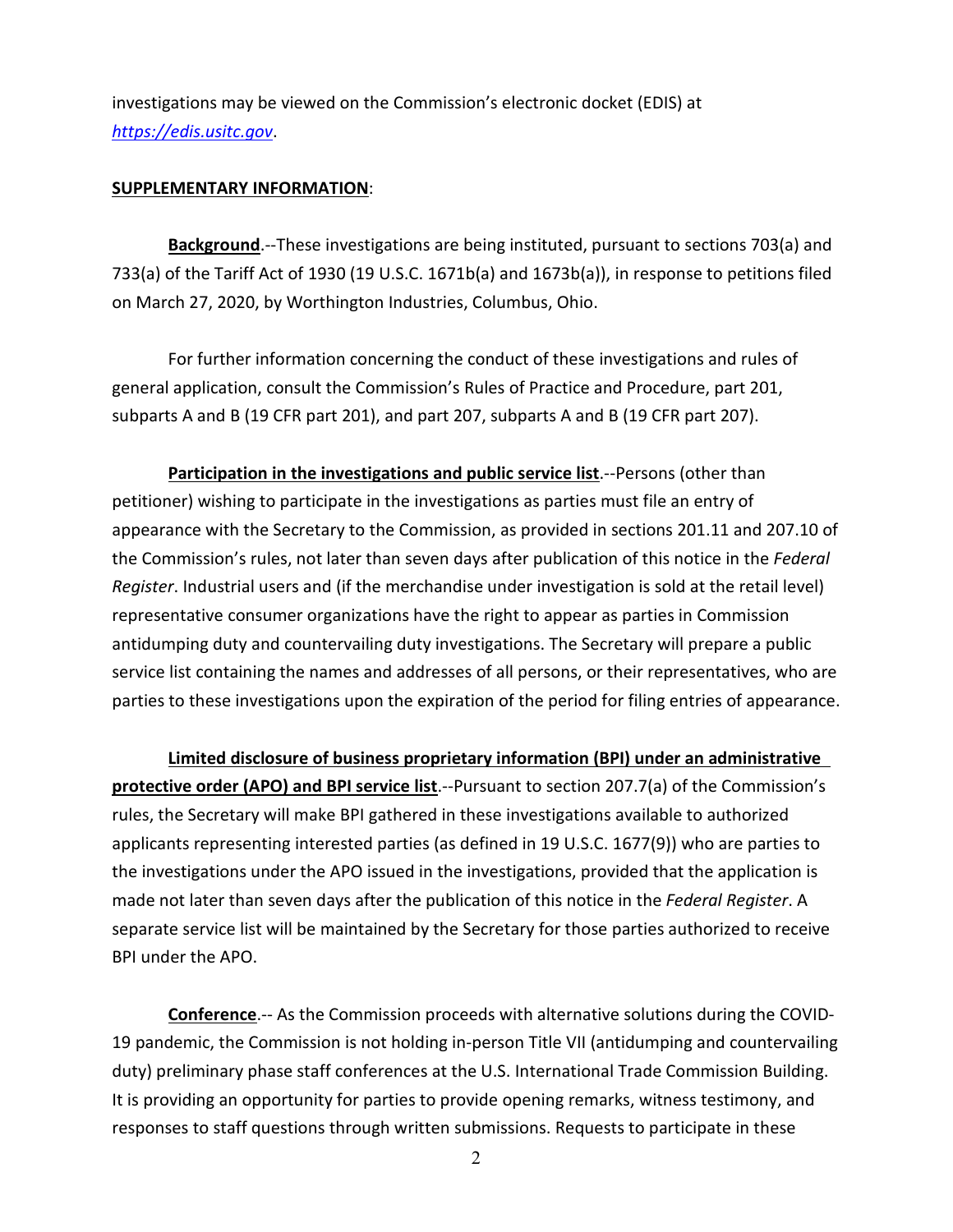written proceedings should be emailed to [preliminaryconferences@usitc.gov](mailto:preliminaryconferences@usitc.gov) (DO NOT FILE ON EDIS) on or before April 10, 2020. A nonparty who has testimony that may aid the Commission's deliberations may request permission to participate by submitting a short statement.

Please note the Secretary's Office will accept only electronic filings during this time. Filings must be made through the Commission's Electronic Document Information System (EDIS, https://edis.usitc.gov). No in-person paper-based filings or paper copies of any electronic filings will be accepted until further notice.

**Written submissions**.--As provided in sections 201.8 and 207.15 of the Commission's rules, any person may submit to the Commission on or before April 22, 2020, a written brief containing information and arguments pertinent to the subject matter of the investigations. Parties may file written testimony in connection with their presentation at the conference. All written submissions must conform with the provisions of section 201.8 of the Commission's rules; any submissions that contain BPI must also conform with the requirements of sections 201.6, 207.3, and 207.7 of the Commission's rules. The Commission's *Handbook on Filing Procedures*, available on the Commission's website at

[https://www.usitc.gov/documents/handbook\\_on\\_filing\\_procedures.pdf,](https://www.usitc.gov/documents/handbook_on_filing_procedures.pdf) elaborates upon the Commission's procedures with respect to filings.

In accordance with sections 201.16(c) and 207.3 of the rules, each document filed by a party to the investigations must be served on all other parties to the investigations (as identified by either the public or BPI service list), and a certificate of service must be timely filed. The Secretary will not accept a document for filing without a certificate of service.

**Certification**.--Pursuant to section 207.3 of the Commission's rules, any person submitting information to the Commission in connection with these investigations must certify that the information is accurate and complete to the best of the submitter's knowledge. In making the certification, the submitter will acknowledge that any information that it submits to the Commission during these investigations may be disclosed to and used: (i) by the Commission, its employees and Offices, and contract personnel (a) for developing or maintaining the records of these or related investigations or reviews, or (b) in internal investigations, audits, reviews, and evaluations relating to the programs, personnel, and operations of the Commission including under 5 U.S.C. Appendix 3; or (ii) by U.S. government employees and contract personnel, solely for cybersecurity purposes. All contract personnel will sign appropriate nondisclosure agreements.

3